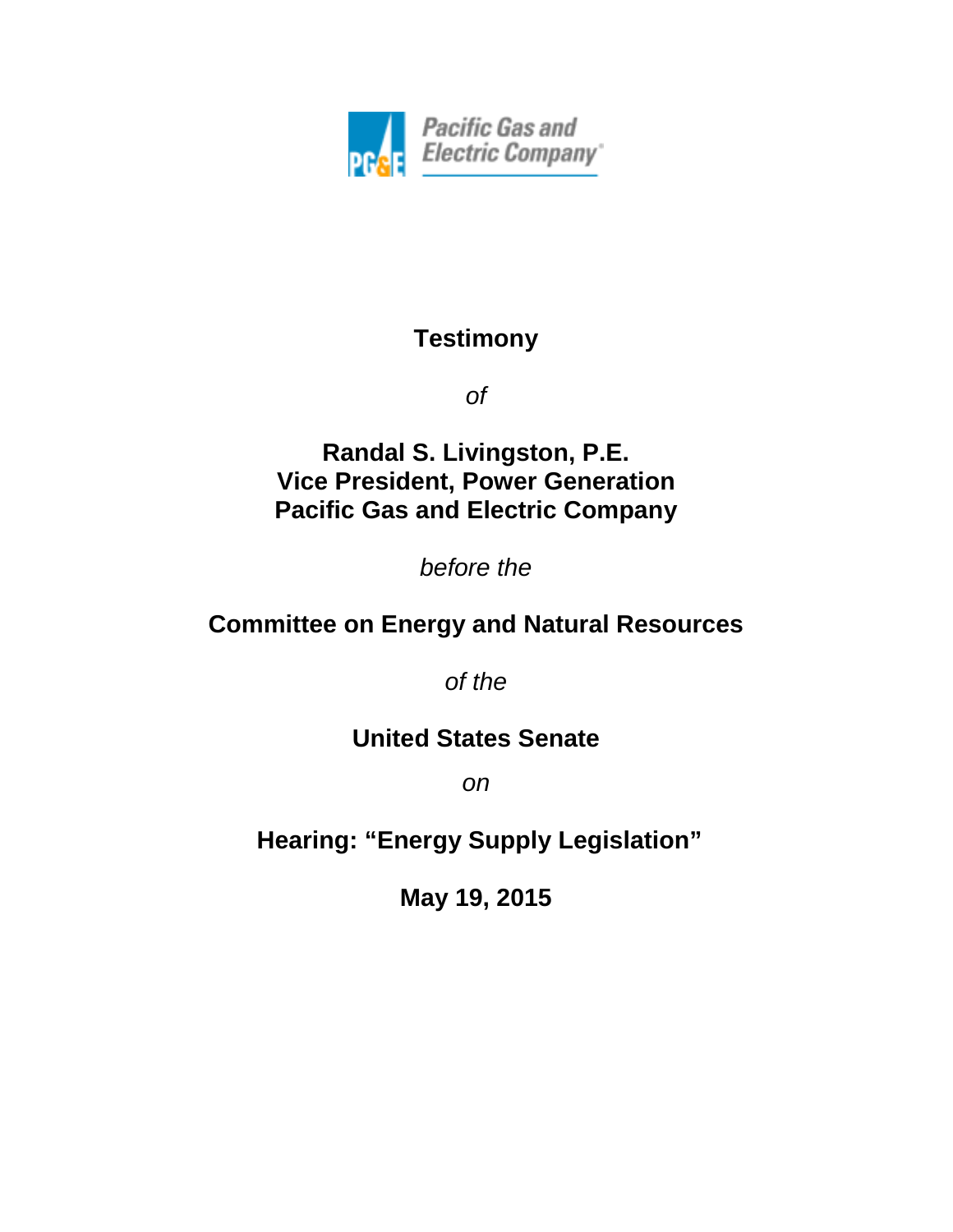Good morning Chairman Murkowski, Ranking Member Cantwell and members of the Committee. Thank you for the invitation to appear before you today as we consider S. 1236, the Hydropower Improvement Act of 2015, and the important opportunity to modernize and improve the hydropower licensing and relicensing processes.

My name is Randy Livingston, and I am here in my capacity as Vice President of Power Generation at Pacific Gas and Electric Company (PG&E).

PG&E is one of the largest combined natural gas and electric utilities in the United States. Based in San Francisco, with more than 22,000 team members, the company delivers some of the nation's cleanest energy to nearly 16 million people – or one in 20 Americans – throughout a 70,000-square-mile service area in Northern and Central California. In fact, more than 50 percent of the electricity we deliver to customers comes from greenhouse gas-free resources, a significant portion of which is attributed to hydroelectric generation.

PG&E owns and operates one of nation's largest investor-owned hydroelectric systems, which is built along 16 river basins and stretches more than 500 miles. PG&E's 67 powerhouses, including a pumped storage facility, have a total generating capacity of 3,888 megawatts (MW) – enough to meet the needs of nearly four million homes. The system relies on approximately 100 reservoirs located primarily in the higher elevations of California's Sierra Nevada and Southern Cascade mountain ranges.

PG&E's hydroelectric system consists of 26 federally licensed projects. Since 2000, PG&E has completed 10 hydropower relicensing proceedings representing 1,140 MW. PG&E has 7 "active" hydropower relicensing proceedings, which represent an additional 1,131 MW.

As required by federal and state regulatory agencies, PG&E evaluates and mitigates the projects' impacts on natural resources and the environment. We have made it a priority to work collaboratively with stakeholders, including federal and state agencies, local community members, environmental organizations, fishing interests and other recreationalists, and agricultural landholders, among others, during the relicensing process. Together, we work to assess the impacts of these projects, identify issues of importance, and develop plans to protect fish and wildlife habitat, enhance recreational uses, and improve water quality and flow management.

We believe this collaborative approach best serves the public interest, as we recognize that many entities and individuals rely on the watersheds in which our facilities are located. At the same time, we believe that the process currently in place could be substantially improved, allowing for the benefits of relicensing to the environment, the community and the consumer to be achieved significantly sooner than they are today.

Hydropower is an invaluable, renewable resource – and one that our country can and should do more to capitalize on. It is a greenhouse gas-free source of energy that provides important reliability benefits to the overall power system, particularly systems with significant amounts of intermittent renewable generation, such as solar and wind.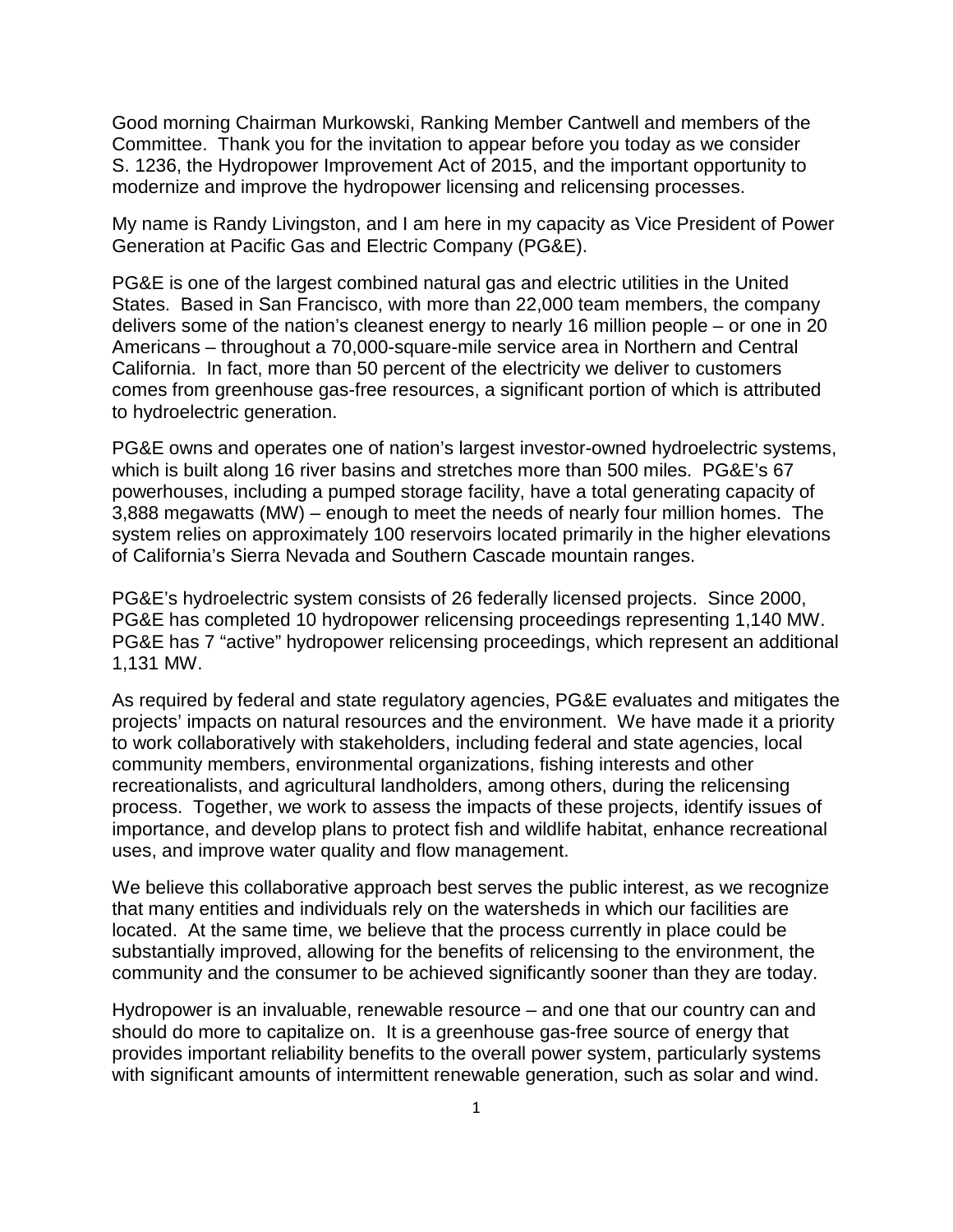We appreciate all the efforts made to date by past Congresses to advance hydroelectric generation and we believe that, with the introduction of S. 1236, this committee is taking a very important step to continue this progress.

PG&E believes it is critical for hydroelectric power generators to be able to move through the relicensing process more efficiently and more affordably, so that we can implement environmental protections, community improvements and facility upgrades much more quickly than we do today. Essentially, delays in the relicensing process merely delay improvements and add costs, which are ultimately borne by the energy consumer.

We believe that S. 1236 includes common sense reforms, which would allow owners and operators of hydroelectric systems to function more efficiently, while providing – and accelerating – environmental protections and other benefits.

#### **Hydropower: An Abundant Resource with Challenges**

Hydropower is America's largest renewable energy resource. This safe, affordable and dependable natural resource is also by far the largest source of renewable electricity in the United States, at approximately 100 gigawatts of installed capacity.

In order to capitalize on hydropower's existing capacity and future potential, addressing key challenges within the existing hydropower licensing process is necessary. With respect to PG&E's system, the process to relicense existing hydroelectric projects requires extensive consultation with multiple state and federal agencies, consistently takes at least seven years, and frequently lasts more than ten years. For example, the relicensing of the Poe Project is now in year seventeen.

Meanwhile, the cost to PG&E customers to obtain a license renewal has routinely exceeded \$20 million per license, and some current proceedings will exceed \$50 million. When, and if, a license is approved and received, implementing the conditions of the license also routinely costs tens-of-millions of additional dollars.

To put this into greater perspective, the cost and duration of the process to relicense an existing hydroelectric project can be just as cumbersome and complex as seeking a license for a new, unbuilt hydroelectric project. In both cases, the cost and duration associated with licensing is typically far greater than any other established electric generation technology.

### **Congressional Action: Addressing Federal Regulatory Changes**

PG&E applauds Congress for taking meaningful steps over the years to promote hydropower development, including taking swift action in 2013 to pass the "Hydropower Regulatory Efficiency Act of 2013" (now Public Law 113-23), and the "Bureau of Reclamation Small Conduit Hydropower Development and Rural Jobs Act" (now Public Law 113-24).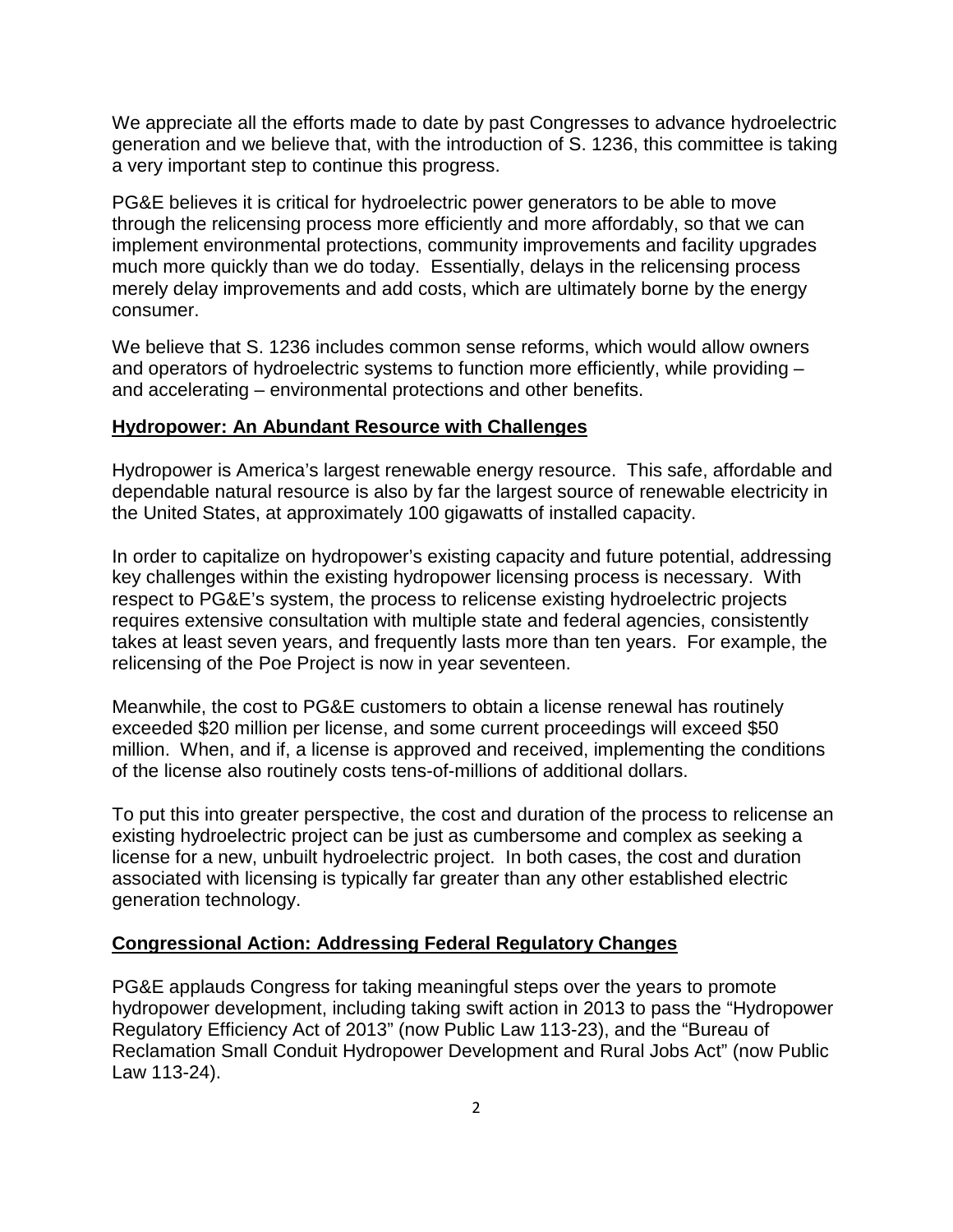We also remain encouraged that the U.S. Senate and U.S. House of Representatives have expressed a desire – and are working now – to craft broad energy plans in the 114th Congress. PG&E fully supports the process and will remain an active voice in sharing our experiences during the development of potential legislation related to hydropower licensing, among other key issues.

Actions taken to provide a greater level of regulatory clarity and certainty for hydropower development and production, which are captured in S. 1236, serve as another example of the important work of the Committee on Energy and Natural Resources. Both the recognition of such licensing challenges in California – and across this country – as well as a bill providing solutions to these challenges, S. 1236 proposes, are very important to maximize hydropower's future potential.

Thus, there is no question that S. 1236 helps in many ways to improve the efficiency of the federal regulatory processes surrounding hydropower licensing. PG&E believes it responsibly reduces regulatory uncertainty across the nation, without sacrificing protections for the environment or jeopardizing the integrity of the licensing process.

#### **Licensing Improvements for Hydropower**

PG&E recognizes the right of and need for federal agencies to place license conditions upon the lands for which they have the responsibility to manage. Similarly, PG&E also understands that various federal agencies have different missions and different objectives, given their purview, and may therefore have different perspectives on the license conditions are needed. However, we believe that better coordination of these perspectives is necessary given how the process and agency interaction works today. In fact, today, if conflicting license conditions are placed on a project, they are left to the licensee to resolve. Instead, we believe the federal government should be in the position of resolving conflicting conditions from various agencies, not a licensee. While we recognize that the hydroelectric licensing provisions in the Energy Policy Act of 2005 tried to address this and similar issues, they unfortunately were not realized during implementation over the past decade.

The recommendations we advocate to modernize the process will: 1) help improve the timeliness and cost of renewing a license; 2) ensure all involved stakeholders use the same underlying data and studies, so that results can be compared, as well as follow the same schedule in exercising their authorities; 3) provide clarity of extent of authorities; and 4) provide a process for a single effective challenge opportunity before the Federal Energy Regulatory Commission (FERC) to resolve disputes regarding proposed license conditions.

Some specific actions Congress can take to overcome the existing challenges and maximize hydropower's potential, include addressing the following four areas: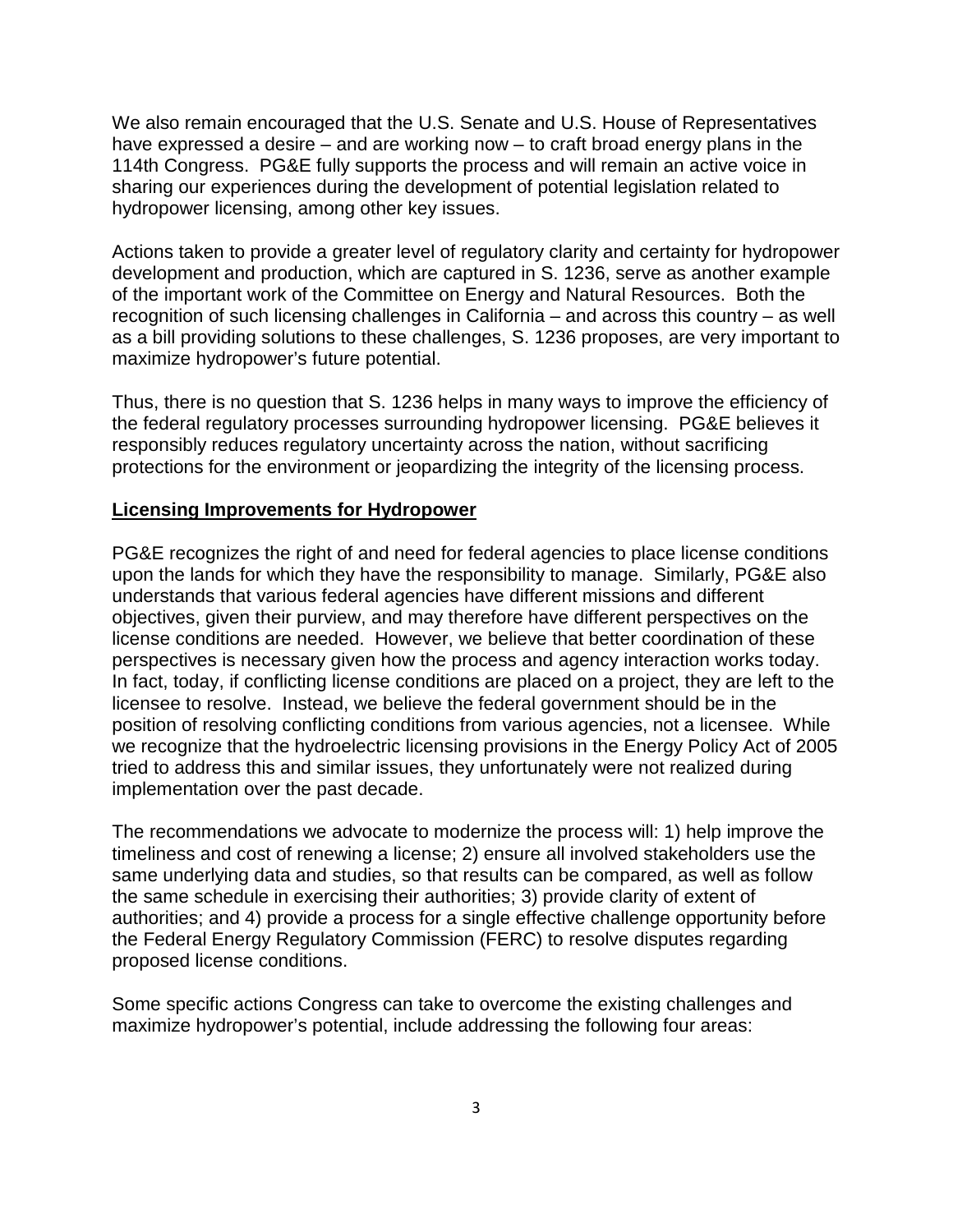- Improve coordination between federal and state environmental reviews;
- Better define the extent of authorities by federal agencies;
- Improve federal agency coordination and transparency; and
- Improve federal and state agency coordination and transparency.

To achieve these basic improvements, Congress should consider advancing legislation on the following four principles, which S. 1236 does in several cases:

• Establishing a defined process at FERC to resolve issues arising from overlapping or conflicting authorities, or overlapping and conflicting license conditions among federal agencies, as well as between federal and state agencies.

*S. 1236 accomplishes this recommendation through: 1) new Federal Power Act (FPA) section 35 (a) which defines "Federal Authorization" to mean any authorization required under Federal law including any license, permit, special use authorization, certification, opinion, consultation, determination or other approval; 2) new FPA section 35 (b) which designates FERC as lead agency for the purposes of coordinating all applicable Federal authorizations; and 3) new FPA section 36 (n) which states the Commission has final authority to resolve any inconsistencies between requirements imposed pursuant to Federal authorization (as defined in section 35(a))*.

• When a preliminary condition is proposed by an agency, the relicensing process currently allows a licensee to propose alternatives that would meet the resource objective, but be superior from a licensees' perspective; and it allows for trial type hearings on the preliminary condition. However, the process does not allow for any challenge of a final condition; further, it does not require that the final condition resemble the preliminary condition or the outcome of the hearing. To that end, we suggest this be addressed.

*S. 1236 partially accomplishes this recommendation through new FPA sections 35 and 36 and revisions to Section 33. Proposed FPA Section 36 states any subsequent modified condition or prescription submitted by the Secretary in response to the trial-type hearing should reflect the findings of fact of the Administrative Law Judges (ALJ), and that the ALJ's findings shall be binding on all participants in the trial-type hearing. Alternatives may be submitted in response to a Secretary's submission of modified conditions or prescriptions. S. 1236 does not include a provision specifically allowing a party to request a trial type hearing on modified conditions or prescriptions, but there is no provision prohibiting it. Also, new Section 36 provides that after considering the modified condition/prescription and any alternative to the modified condition, the Commission shall include the modified condition, unless it determines that the alternative provides for the adequate protection and utilization of the reservation*.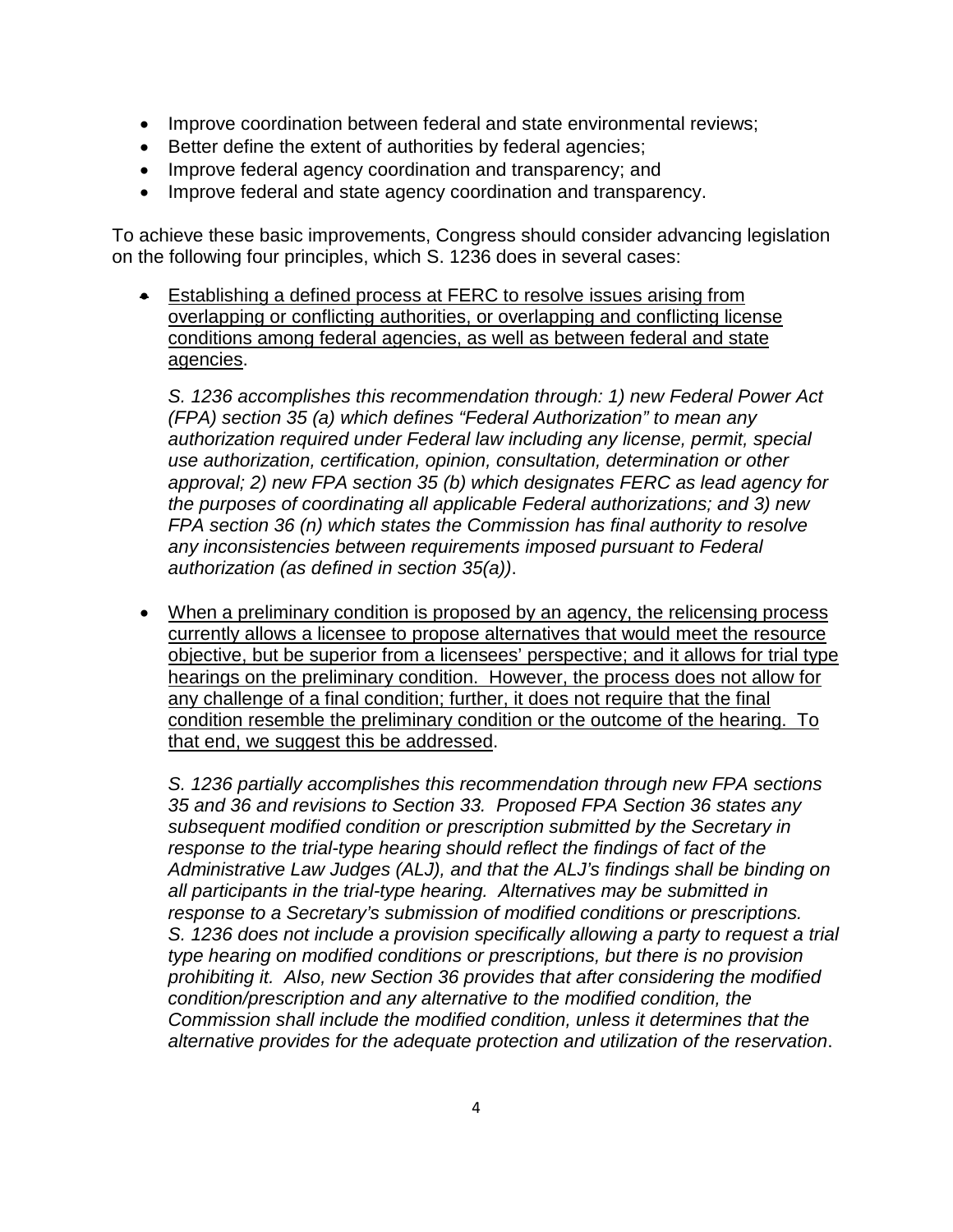• Requiring the use of the same studies and data for both federal and state environmental analyses, including defining a disciplined schedule for all agencies and stakeholders to adhere to and empowering FERC to consider late filed conditions FPA 10(a) recommendations.

*S. 1236 accomplishes these recommendations by adding new FPA section 34 (a) (1), (2) and (3), which states FERC shall conduct an investigation into best practices, compile a comprehensive collection of studies and data accessible to the public and to the maximum extent practicable use existing studies and data to ensure such studies and data are not duplicated. Also, new FPA Sections 35 (c) (1) (2) and (3) establish timing for issuance of federal authorizations, that FERC shall issue a schedule for all such authorizations and that if a Federal authorization is not issued by the applicable deadline any subsequent submission shall be treated as a FPA 10(a) recommendation*.

• Empowering FERC to be in a position of disallowing proposed license conditions if they do not have a clear nexus with the project being licensed or an effect on federal reserved land.

*S. 1236 accomplishes this by amending FPA section 4e to state that the mandatory conditions must pertain to "reservation land on which project works are located, have a clear and direct nexus to the project being licensed, as determined by the Commission." Also, FPA section 18 is amended to state fishways must be "necessary to mitigate effects of the project on fish populations" and "have a clear and direct nexus to the presence or operations of the project being licensed."* 

PG&E believes these common sense and much-needed improvements to the hydropower licensing process can be accomplished in a responsible and balanced manner that protects and preserves our fisheries and other natural resources, as well as the collaborative process in place today.

At the same time, such enhancements would bring consistency, predictability, and lower costs for projects that support the safe and reliable delivery of domestic hydroelectric power – benefiting utility customers, the environment, American jobs, energy infrastructure, and the power grid. For example, a license renewal typically results in enhanced habitat and species protections, more access to recreational areas and updated water resources measures. These are improvements that all stakeholders want, but unfortunately they often take too long to put in place. We believe a more timely process will not jeopardize the implementation of these benefits, but instead ensure that they happen sooner and at lower cost to energy consumers.

PG&E looks forward to continuing our efforts – and working with Congress to further address these important issues – as we strive to operate the safest and most reliable hydroelectric system in the nation.